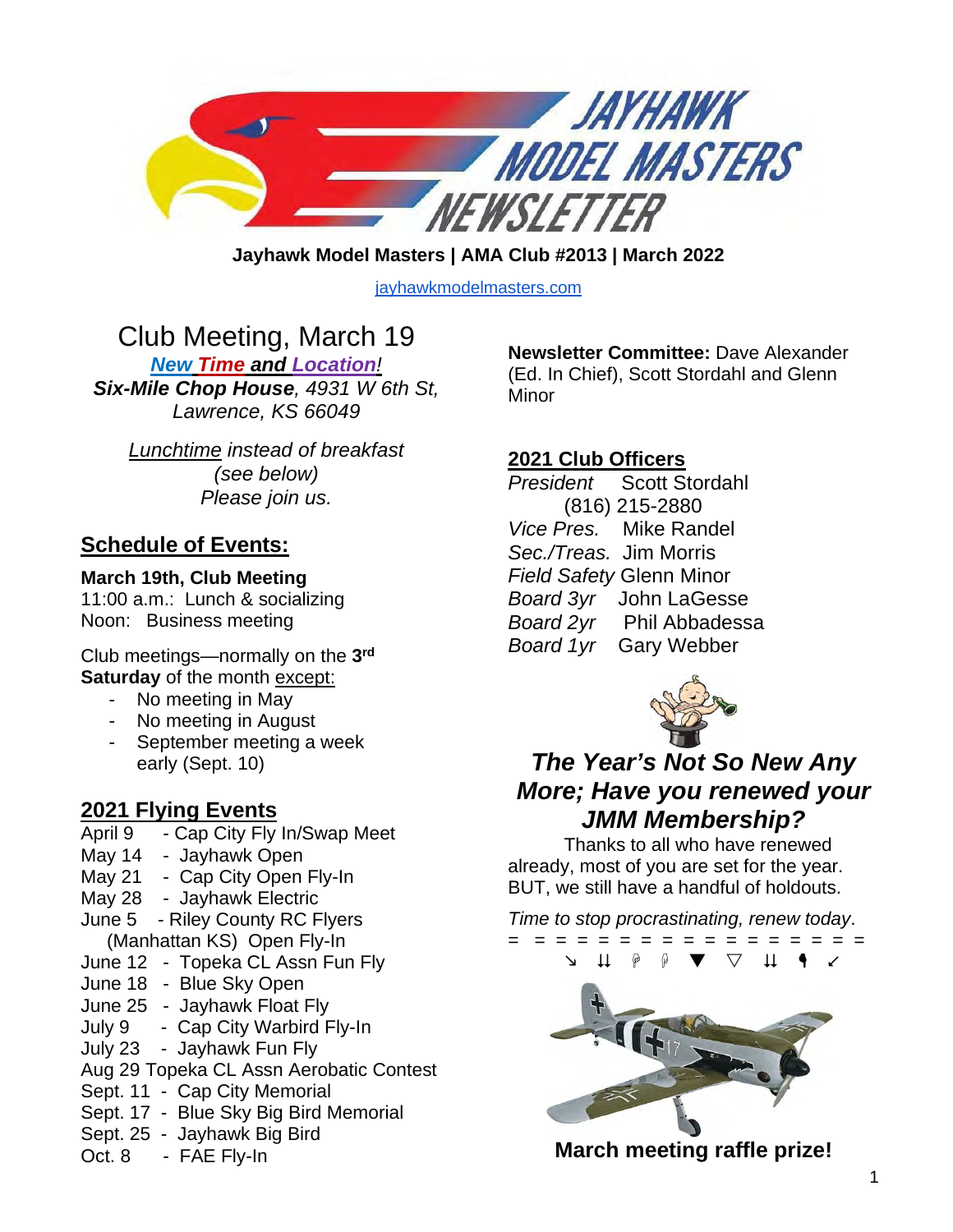

### **February Meeting Notes**

By Dave Alexander

 Scott opened the business meeting at Jefferson's West restaurant a bit after noon. We had a corner area to ourselves, and about a dozen members were present. Although we did fit (barely) this location, next month we will have a separate room with more space at Six Mile Chop House.

Scott brought us up to speed on tasks for the next work day: moving the lime



screenings to low areas around the pits; rebuild the bid work table, possibly as two smaller ones; paint shelter posts and bleachers. Also, someone suggested putting low strips on

the front edge of the work stands to prevent rolloffs before wings are attached. Others were concerned about possible prop strikes on said strips, so we may add them close to the uprights instead.

 Our tech gurus (Jim M., Gary W.) pointed out that we now have a higher data rate for the webcam, and the question was raised whether we should double the refresh rate or add a 2nd camera. The consensus was for a 2<sup>nd</sup> camera, now we need to know if the WiFi signal is strong enough to reach the shelter.

 Jim M. and George J. described issues with the solar system, including a surge

limiter removed by Cromwell that we need back, and the need to periodically balance the new lithium batteries (not



needed with the old lead-acid ones). Officers will look into the surge limiter and institute a schedule to check battery balance semi-annually.

 As Glenn M., Safety Officer, was out sick, the safety report consisted of the warning, "Don't slip on the ice!"

Mowing Crew Chief Spencer Keith was

not present. Scott told us that several of last year's mowers have re-upped, but we are still looking for one or two new mowers.



 Perhaps the most critical issue of all was saved for last: *what are we doing about food for this year's events*?? Patrick has been in touch with Level Up Creations, who provided food for some of our events last year. Given



that they have a wide variety of menu options, and that the attendees seems very happy with their food, we decided to have them back.

 The only show-n-tell was George J.'s new Spektrum NX10 transmitter. I remember when programmable radios first came out, there were dark mutterings about how the radio did all the flying, while others called them "dial-a-crash." Well, this radio might not fly your plane for you, but it can talk to the Internet, talk to your smart phone,

tell you the percent charge of your receiver battery, and download more information from your



ESC than a normal person would want. No word yet on whether it will make coffee, though.

We accidentally forgot the treasurer's report. For the record, our beginning checkbook balance for Jan. was \$5993.06.



We had income of \$530.94, mostly from dues. We spent \$302.62 on AMA fees, tarps and supplies for

enclosing the shelter, and web hosting. Our ending checkbook balance was \$6,221.38, which gives us a net worth with cash on hand of \$6,608.38 to start February.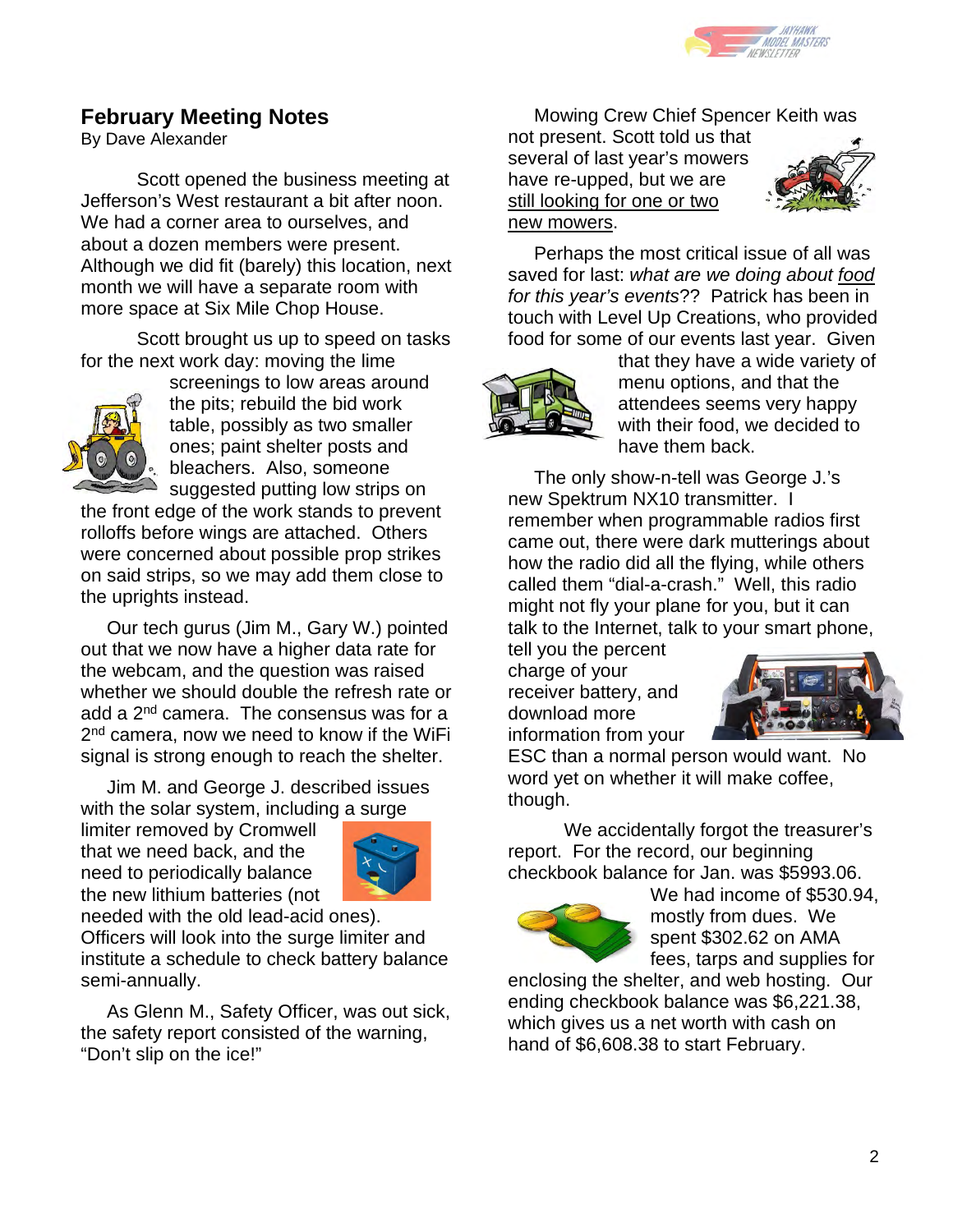

#### **Seen at the Field**

On a recent warm, calm day, Suman Saripalli arrived at the field with a very unusual-looking free-flight model with what looked like some kind of ½A engine. Turns out it was a diesel engine that is on an Around the World trip!



Suman says: "The postal event for this "traveling engine" started in England, and is called "Fly the World". Basically, anyone interested signs up to fly the engine in a plane when the engine reaches them via mail from the previous "user". You fly the engine in a plane of your choice, and then send the engine on to the next person in line. The engine reached me from Canada, having already been in Europe and Australia.

"The plane is a 1969 Ray Malmstrom design called the Skyrida, which is very characteristic of this British designer who was



known for his outof-the-rut designs. It is all balsa, and has sheeted wings. The all-up weight is just about 150g (5 oz). I chose this design because it has an underslung pod which protects the high-mounted engine. As you saw, it is a very stable

flier. I tried to time the duration of the engine run, to make sure the plane did not catch a thermal and fly away. The plane is flown freeflight- no RC. Start up the engine, and launch!

"The engine is a Red Fin SAM 50 diesel, set up with a fixed throttle (not RC), and suitable for freeflight or control line airplanes. The engine is a ball-raced, CNC-'ed jewel, and follows the old side-port engine diesel designs popular in England in the 1940s-1960s. Very user-friendly, and easy to start. I run them on kerosene/ castor/ether mix. The engines can be purchased at [https://www.redfinengines.com/.](https://nam10.safelinks.protection.outlook.com/?url=https%3A%2F%2Fwww.redfinengines.com%2F&data=04%7C01%7Cdalexander%40ku.edu%7C46f36182a82c4c22705608da07605ea3%7C3c176536afe643f5b96636feabbe3c1a%7C0%7C0%7C637830408966698262%7CUnknown%7CTWFpbGZsb3d8eyJWIjoiMC4wLjAwMDAiLCJQIjoiV2luMzIiLCJBTiI6Ik1haWwiLCJXVCI6Mn0%3D%7C3000&sdata=YOZuR%2FJeu7Hcj%2FwCS09tLjSSbtg1U01N07LTM532APM%3D&reserved=0)"

Suman says he was delayed by travel, family activities and then the snowy weather, but, "I finally got some beautiful flights done yesterday, with Paul Morgenroth capturing the proceedings on camera."

One of the KU Aerospace labs had a sadly less successful flight. Your

correspondent was not quick enough to get a closeup of this hybrid quadcopter/fixed wing VTOL drone, so you have to squint to see it hovering in this photo. After a successful vertical take off and transition to forward flight, a few minutes into the flight all power and control was lost. A steep dive resulted in sudden impact with terra firma, an



unfortunate loss for one of our corporate members.

More pix (thanks Mike Weinsaft!):



The front office of Spencer K.'s big MiG-29 EDF.

KU student Gabe B.'s niceflying foam F8F Bearcat.

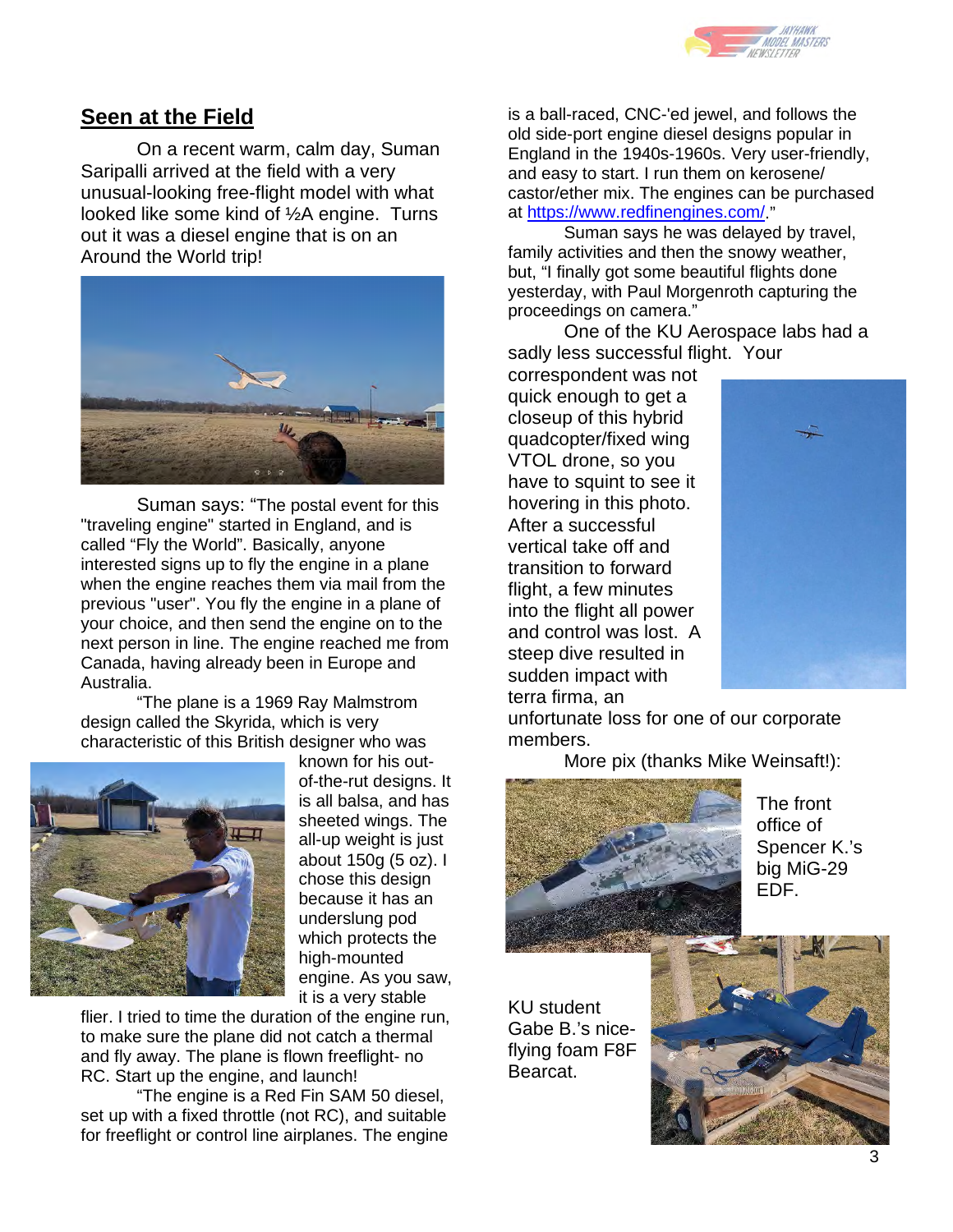



# **2022 Build Contest Entries**

| (As of Jan. 1)               |                                          |
|------------------------------|------------------------------------------|
| Scott Stordahl               | 40 sized SR71 RCM Plans (SR71) - Glow    |
| Scott Stordahl               | 40 sized SR71 RCM Plans (A12) - Electric |
| Scott Stordahl               | 150% Enlarged RCM Plans (SR71)           |
| Scott Stordahl               | Quicky 500                               |
| Gary Rauckman                | Northstar                                |
| <b>Jim Morris</b>            | <b>Top Flite Contender</b>               |
| <b>Jim Morris</b>            | Quickie 500                              |
| Jim Morris                   | Cloud Dancer 120                         |
| <b>Jim Morris</b>            | Super Bat (aka Raven)                    |
| Glenn Minor                  | Great Planes Cherokee 40                 |
| Loren Kloft                  | SIG Kougar                               |
| George Jones                 | <b>Edge 540</b>                          |
| Patrick Deuser               | Broomhilda 2.0                           |
| Patrick Deuser               | <b>Super Decathlon</b>                   |
| Bob Charlesworth Ziroli B-25 |                                          |
| Mo Belazrag                  | 3-D printed F-86 90mm EDF                |
| Mo Belazrag                  | 3-D printed FanBlade                     |
| Mo Belazrag                  | 3-D printed Panthera                     |
| Dave Alexander               | Jim Ryan park-scale P-38 Lightning       |
| Dave Alexander               | Keith Sparks OV-1 Mohawk                 |
| Phil Abbadessa               | 60 sized Top Flite Corsair               |
|                              |                                          |



Piper Charakee 180









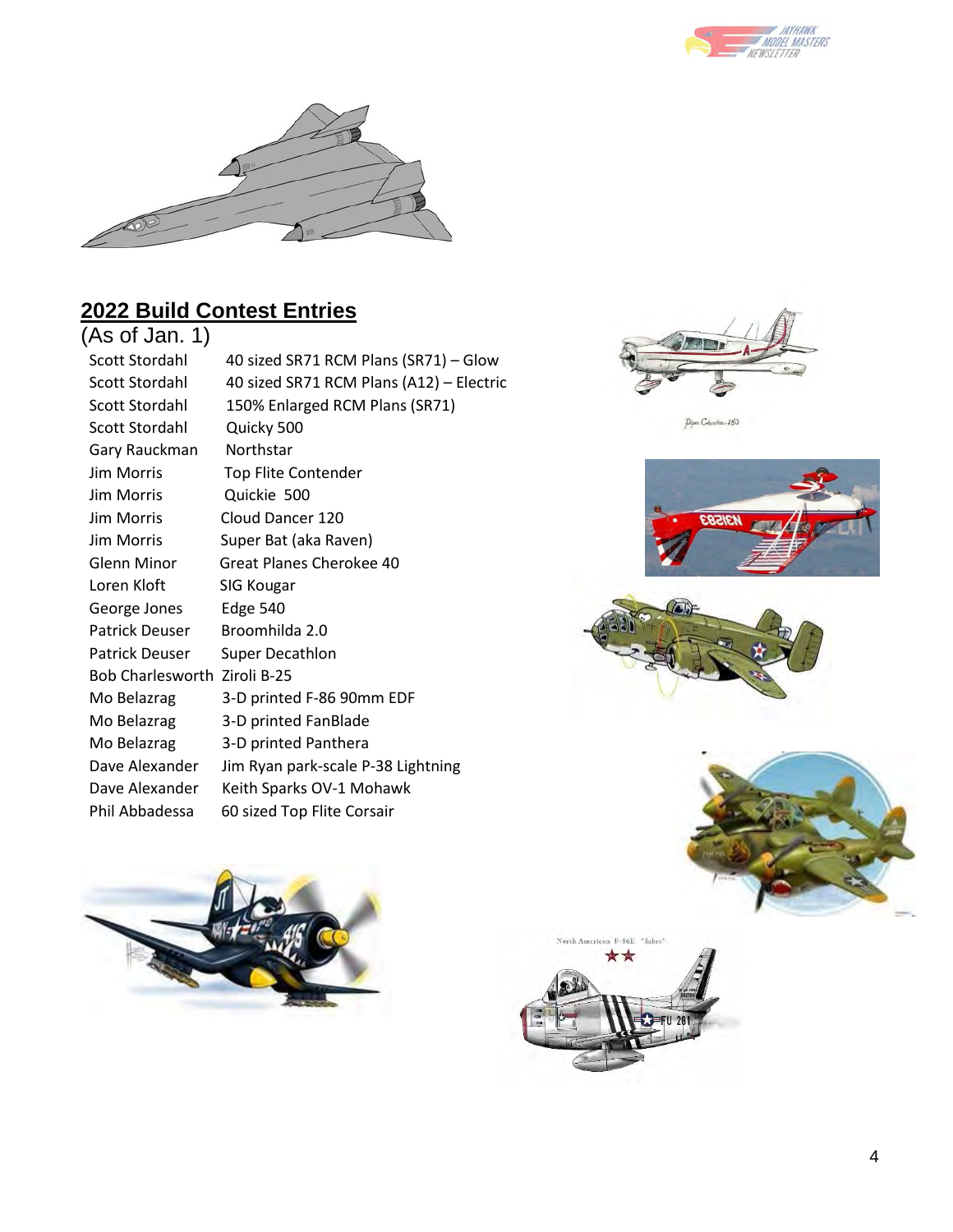

# **Safety Corner**

March, 2022

# **Flight Box Spring Cleaning**

*By Glenn Minor*



With Spring around the corner, for those of us who tend to leave winter flying to the truly devoted, it may be a good idea to break out the flight box for a quick inspection before heading back to the field.

Here are some general tips:

### **Liquid Fuel**

Consider if the fuel is still good based on type and average shelf life once opened.



## **Fuel Pump & Lines**

Run some fuel in and out of a spare fuel tank to check for any leaks and make sure your pump is working.

### **Batteries**

Charge them a day ahead in a safe location then check them next day to make sure they're holding the charge.

### **Rags or Paper Towel**

With liquid fuel, cleanup paper towels or rags are

a must. If you're flying electric, it's still a good idea to have at least one good rag or paper towel on hand for normal field debris such as moisture, dirt or grass.

### **Hand Cleaner**

If there is a liquid fuel spill on skin, what's your favorite product for a quick cleanup? How do you handle a fuel spill?

Let's share ideas about this at our next meeting!

Having working gear the first time out particularly for seasonal flyers translates to a safer and more enjoyable time the first day back to the field.

Glenn